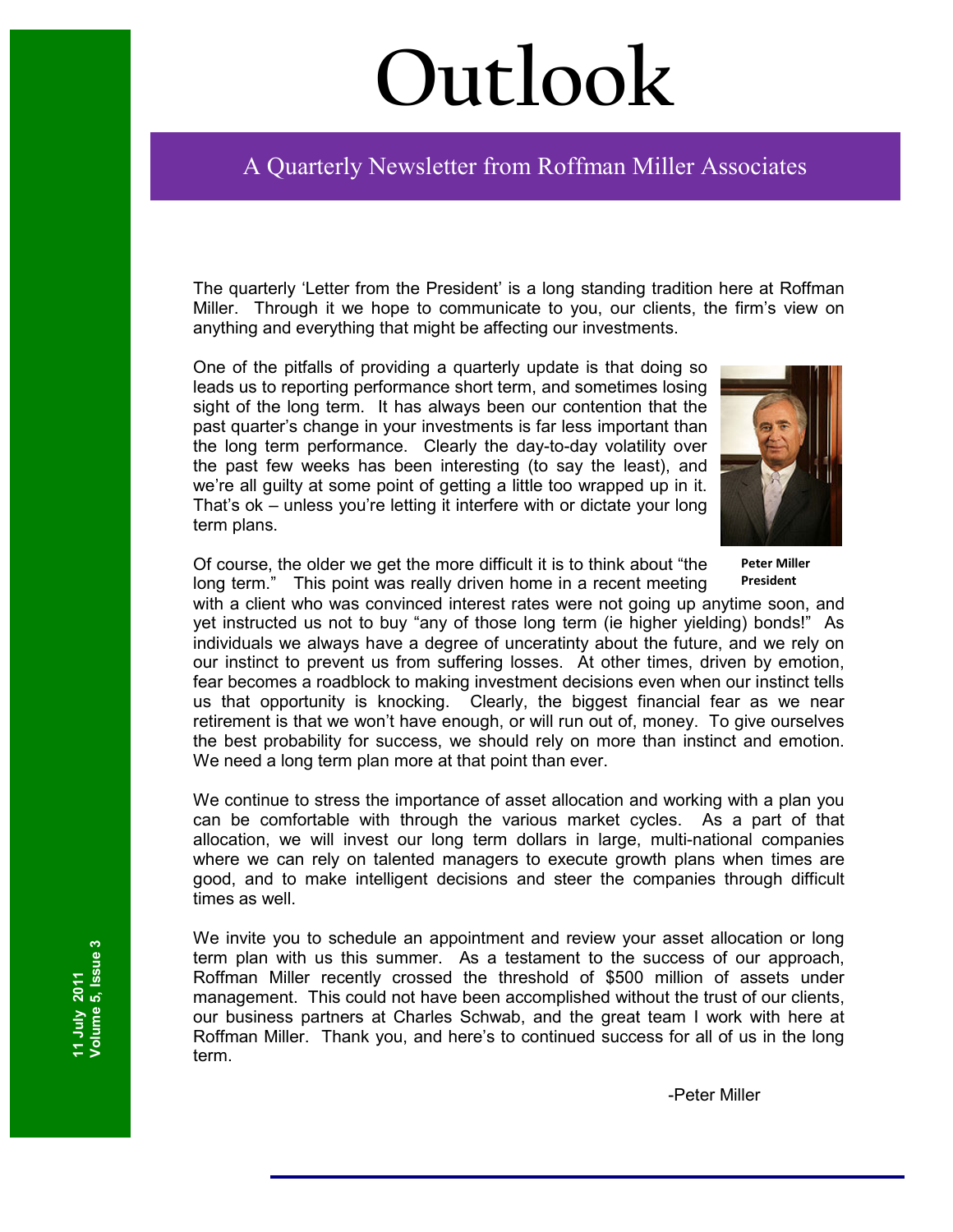#### **How to Handle Beneficiary Designations**

Designating beneficiaries for your company retirement plan, life insurance policies, and other assets might seem like a no-brainer. Chances are you would like those near and dear to you to inherit any money you've accumulated during your lifetime, so making sure that happens should be as simple as writing their names on the appropriate forms, right? Well, if only it were that simple. Naming beneficiaries can be more complicated than you might think, and it's a decision that may have significant repercussions for your loved ones.

**Know the Basics:** You can name almost anyone, or anything, as your beneficiary, including individuals, charities, and trusts. However, it is important to note that children under the age of majority—18 or 21, depending on the state in which you live—cannot be named as beneficiaries of life insurance policies, retirement plans, or annuities. If a beneficiary is not designated, assets will have to go through probate, which can be a lengthy and costly process. Also, be aware that beneficiary designations will override bequests you've made in your will, so please do not rely on your will to sort out these issues. This leads to our second point.

**Keep Your Designations up to Date:** It would be advisable to review your beneficiary designations on a regular schedule, ideally as part of an annual review of your finances. Major life events, such as a marriage, a divorce, the birth of a child, or the death of a loved one may require that you make changes to your designations. Don't procrastinate on this, as it may end up affecting others' lives. Moreover, you'll also want to review your designations if you or your employer have recently switched retirement-plan or insurance providers. You should not assume that the beneficiaries you specified with your previous provider will automatically carry over to the new one.

**Bear in Mind the Tax Consequences:** If you decide to designate someone other than your spouse as the beneficiary of your company retirement-plan assets, he or she may have to take mandatory early distributions from that plan and, in turn, pay taxes on the money. Your spouse, on the other hand, will be able to roll over your retirement-plan assets into his or her own individual retirement account (IRA) and won't have to pay taxes until normal distributions begin. There can also be estate taxes to keep in mind if you name a beneficiary other than your spouse. Needless to say, it would be in your best interest to speak with a tax advisor or someone who specializes in estate planning to go over possible tax ramifications.

**Be Specific:** It pays to be as specific as possible when designating beneficiaries. Most beneficiary designation forms allow you to name multiple primary and contingent beneficiaries and to specify what percentage of assets you'd like distributed to each upon your death. For example, you can state: "I hereby designate my wife, Jane Smith, as primary beneficiary" or "I hereby designate my two children, John Smith and Allison Smith, as contingent beneficiaries, with the proceeds to be divided equally among them." Of course, it is recommended that you discuss these important matters with your family members beforehand, so that they are prepared and know what to expect.

**You Can Use a Legal Trust as a Beneficiary:** What if you are in a situation where you can't (or you don't want to) name a person as a beneficiary? You can use what is called a legal trust. A trust means that you don't leave the money directly to the beneficiary, but in the hands of a Trustee who manages it on your behalf for the beneficiary. This is especially useful when minor children or disabled relatives are involved. A trust can be revocable (you can change the provisions later), or irrevocable (can't be undone).

> - Lori Hartman Investment Manager

#### **2011 Making Strides Against Breast Cancer– Save the Date!**

The 2011 Making Strides Against Breast Cancer fundraiser 5 mile walk is October 2<sup>nd</sup> this year. Please mark your calendar now, and help us to make this our biggest event ever.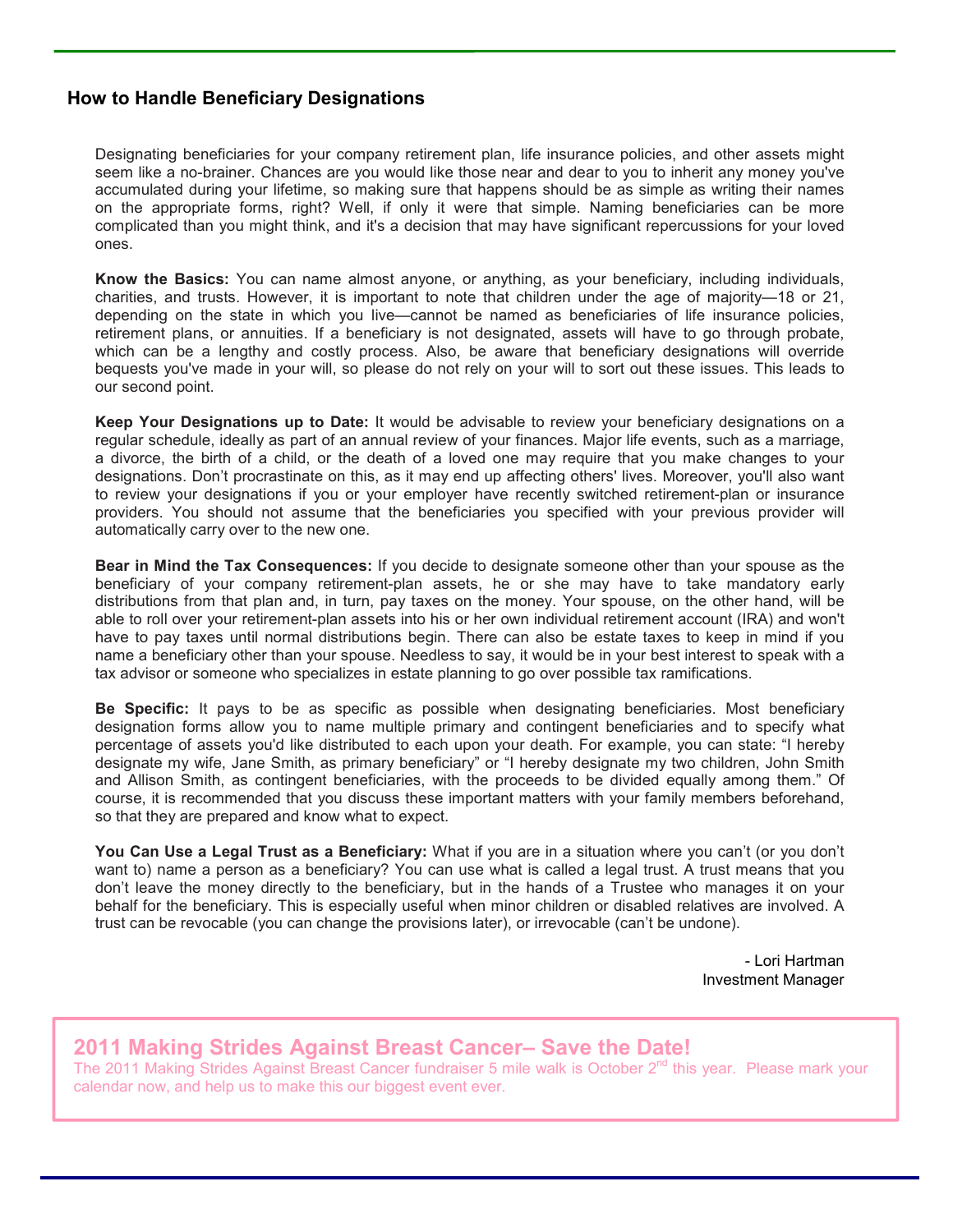#### **Review, Outlook**

Six months into 2011, the U.S. and global economies are showing the fatigue of a two-year recovery fueled by an expansion of sovereign debt and government expenditures. This is the economic equivalent of force-feeding your children cotton candy and then hoping they can survive both the sugar rush and the crash that follows. We've just finished the cotton candy; it is now time to observe whether the U.S. economy can gain traction and avoid 'the crash' without another round of quantitative easing.

The U.S. stock market, which typically reflects the investing public's collective outlook, has risen and fallen by as much as six percent *twice* so far this year (see chart below), something that tells me two things. One, the institutional players who drive prices in the short term are still playing the game of "Risk-On, Risk-Off" and are happy to book short term profits (or losses) based on global macro events rather than to seek longer-term value in investments as we do. But I don't believe these large trading institutions are alone responsible for the volatility. In order for a long market rally to continue, the investing public also needs to participate. Using equity mutual fund inflows as a gauge, it doesn't look like John Q Public is yet convinced that stocks are the place to go – after the first four months of the year where equity mutual funds saw \$18 billion of inflows, the last six weeks leading up to June 22<sup>nd</sup> saw \$26 billion come right back out. The market fell during that period of time, you'll remember, and then shortly thereafter when the consumer confidence number was published it reflected a lower confidence than previous reports. (Coincident data, or the tail wagging the dog? I am not yet convinced that consumer confidence is independent from the general level and direction of the stock market instead of correlated to the actual economy and jobs situation. Further, I believe, so many are getting their news from CNBC today that the financial press is contributing to the generally higher level of anxiety among Americans and *that* skews measurements like consumer confidence)



#### **Review**

The year is half over, and the markets have given us a respectable half-year's worth of returns. No, it hasn't been a straight line but we would not expect that to be the case. Some of the year's winning sectors and industries so far include Clothing, Consumer Finance, Healthcare, Industrials, and Oil & Gas. Excluding Healthcare, they're all indicative of an investing public expecting a robust economy ahead. Healthcare, historically a 'defensive' sector, has been a laggard for some time so there is no surprise that the sector could outperform in a given quarter or six month period just on that basis or because the health care legislation which was predicted to be onerous to providers has not been enacted at a rapid pace.

Technology and Financials are the two notable lagging sectors. In other areas, commodities, international investments, and in particular emerging markets were all unexciting so far in 2011 and lag the U.S. market.

**Outlook** (continued on back page)